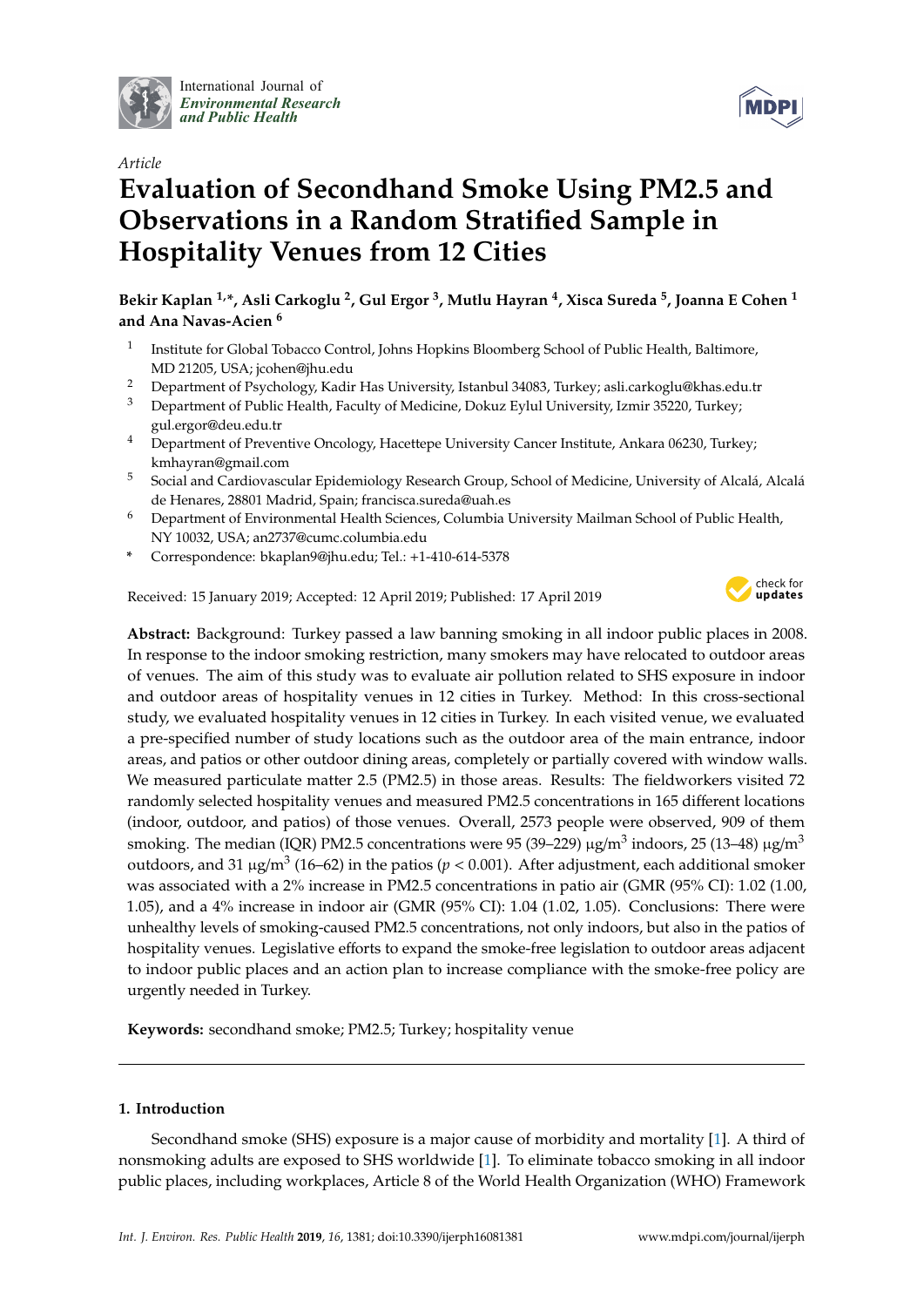Convention on Tobacco Control (FCTC) calls for comprehensive smoke-free legislation [\[2](#page-7-1)[,3\]](#page-7-2). In 2007, a revision of the FCTC Article 8 guidelines further recommended that parties to the FCTC prohibit smoking in outdoor or quasi-outdoor places where appropriate, based on evidence as to the possible health hazards [\[4\]](#page-7-3).

Recently, some countries have extended smoking bans to some outdoor locations, particularly in healthcare centers and settings where children are present [\[5\]](#page-7-4). In many outdoor locations, however, people may be exposed to SHS, such as terraces and patios in hospitality venues and near entrances to smoke-free buildings [\[5\]](#page-7-4). Turkey ratified the FCTC in 2004 [\[6\]](#page-7-5) and passed a law in 2008 banning smoking in all indoor public places that was expanded to bars, cafes, and restaurants [\[7\]](#page-7-6). Turkey, similar to most other countries, has not regulated smoking in outdoor hospitality venue areas.

A multicenter study carried out in hospitality venues of eight European countries reported that indoor settings where smoking is banned but which have a semi-closed outdoor area have higher levels of SHS than those with open outdoor areas, making semi-closed outdoor areas of hospitality venues a growing public health concern with respect to SHS exposure [\[8\]](#page-7-7). Smoking in outdoor areas of venues can reach inside and is also an occupational hazard for employees and non-smoking customers, including children, who spend time in those areas [\[9–](#page-7-8)[12\]](#page-7-9). Evaluating outdoor public places is critical as outdoor smoking has become an emerging source of secondhand smoke exposure. Relatively few studies, however, have conducted objective measures of SHS exposure in outdoor hospitality areas [\[8,](#page-7-7)[13](#page-7-10)[,14\]](#page-7-11).

In Turkey, SHS exposure has been studied in different indoor locations, especially in hospitality venues, including measures of particulate matter 2.5 (PM2.5) [\[15–](#page-7-12)[17\]](#page-7-13). SHS impacts on air quality in outdoor areas of public venues, however, has not been evaluated in Turkey. While a recent 12-city study of hospitality venues randomly selected found that smoking was common in outdoor areas [\[15\]](#page-7-12), it is unclear whether SHS emissions dilution in outdoor air represent a relevant source of pollution exposure to workers and non-smoking customers. The aim of this study was to evaluate air pollution related to SHS in indoor and outdoor areas of bars and nightclubs in 12 cities in Turkey.

# **2. Method**

### *2.1. Study Population*

In this cross-sectional study, we studied hospitality venues in 12 major cities (Istanbul, Ankara, Izmir, Adana, Balikesir, Bursa, Erzurum, Gaziantep, Kayseri, Samsun, Trabzon, and Van) in Turkey. Within the urban districts of each city, the Turkish Statistical Institute randomly selected 10 sampling points (a starting point on the street in each sampling area). Around each sampling point, our fieldworkers visited the closest hospitality venues such as restaurants, bars/nightclubs, cafés, and traditional coffee houses. The fieldworkers gradually expanded the search until one or two of each type of hospitality venue had been located around each sampling point and a pre-specified target number of venues of each type had been located in each study city. The target numbers, which had been set by a consensus panel before the fieldwork began, took into account the size of the city, the rarity of the type of venue, and the allocated fieldwork duration—two weeks in each major city and 1 week in the smaller cities. Overall, 884 public venues were visited for the original observational study. Slightly less than 10% (*n* = 72) were randomly selected to measure PM2.5 concentrations following a standardized protocol. The fieldworkers visited these 72 hospitality venues and measured PM2.5 concentration in a total of 165 different locations including indoor, outdoor, and the patio (if present). All venues allowed public access. The fieldwork was conducted in the winter season (December 2012 to January 2013) in Ankara, Istanbul, and Izmir and in the summer season (May to July 2013) in the other cities. Institutional review boards at the Johns Hopkins University in Baltimore (United States of America) and at Doğus University in Istanbul (Turkey) approved the study protocol.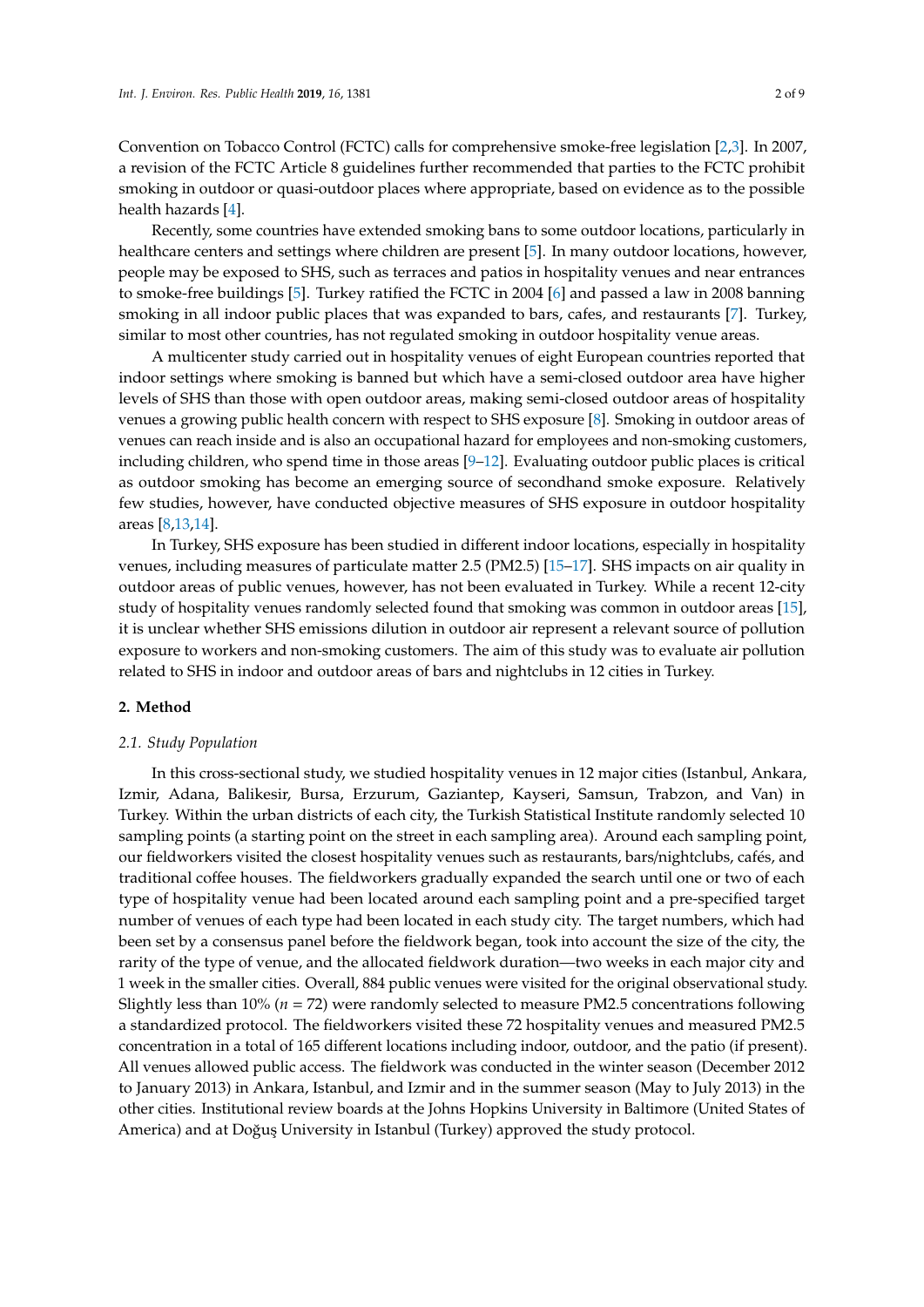#### *2.2. Data Collection*

Following a standardized protocol, trained fieldworkers conducted all the observations and PM2.5 measures working in pairs and visiting each study venue during the venue's rush hours in evenings between 08:00 and 00:30. In each visited venue, the fieldworkers followed a standard itinerary and evaluated a pre-specified number of study locations. In the visited venues, the locations included—when present—the outdoor area of the main entrance, indoor areas (the inside of the main entrance, indoor dining area, indoor—when present—dancing and bar areas, and bathrooms) and patios (outdoor dining areas, completely or partially covered with window wall, if present).

In each study location, the fieldworkers recorded the number of people present, the number of people smoking, the presence of "No Smoking" signs, and the presence of candles. The fieldworkers also recorded the presence of mechanic ventilation in the indoor areas and whether cigarettes were sold in the venue. For each sampling location, the exact date and time were recorded. As the legislation on the prohibition of smoking in Turkey did not apply to outdoor areas at the time of the fieldwork, any sign posted at the entrance to a venue was assumed to apply to the venue's indoor locations.

In each of the 72 randomly selected hospitality venues, we used a SidePak AM510 personal aerosol monitor (TSI, Shoreview, MN, USA) to measure air concentrations of particulate matter with a diameter of less than 2.5 µm (PM2.5). We measured PM2.5 for 5 min outside the venue, for 20 min in the main bar area, for 5 min on the patio if present and, finally, for 5 min outside the venue again [\[13,](#page-7-10)[18,](#page-7-14)[19\]](#page-7-15). PM2.5 concentrations were corrected for relative humidity based on humidity data for each city and date, available from the city Airport. We adjusted continuous PM2.5 measurements when the relative humidity exceeded 60%, as described previously [\[15\]](#page-7-12). For each sampling location, the number of people and smokers and the exact date and time that the air monitoring was started and finished were recorded. The measures outside the venue at the beginning and end of the observations were combined into one single "outdoor" measure (this measure excluded the patios, which were analyzed separately unless specified).

#### *2.3. Data Analysis*

We determined the percentage of presence of "No Smoking" signs, candles, mechanic ventilation, and cigarettes sales overall and by size of the cities (large for Istanbul, Ankara, Izmir and small for the other cities). We also presented the number of people observed and number of smokers observed by location. We used Fisher's exact test to compare percentages between the three larger study cities and the smaller cities.

PM2.5 concentrations were right-skewed; therefore, medians and geometric means were used for analysis. We first examined the correlation between PM2.5 and the number of people and smokers present using Spearman rank correlation coefficients. We compared the distribution of PM2.5 concentrations (median and interquartile range) by season, the presence of "No Smoking" signs and candles, and number of smokers using Mann Whitney U and Kruskal–Wallis tests.

We calculated the geometric mean ratio and 95% confidence intervals of PM2.5 concentrations per smoker present using multivariable linear regression for indoor and outdoor areas separately. The models were run with PM2.5 as log-transformed and the geometric mean ratios were obtained by exponentiating the  $\beta$  coefficient. Ratios were adjusted sequentially by the following a priori potential confounders: Season, presence of candle, presence of window or door opening outdoor, and number of smokers. All analyses were performed using Stata version 13.1 (StataCorp. LP, College Station, TX, USA).

#### **3. Results**

The fieldworkers' observations, made in a total of 72 venues, covered 72 indoor locations—in which 1749 persons and 577 smokers were observed; 72 outdoor locations (excluding patios)—in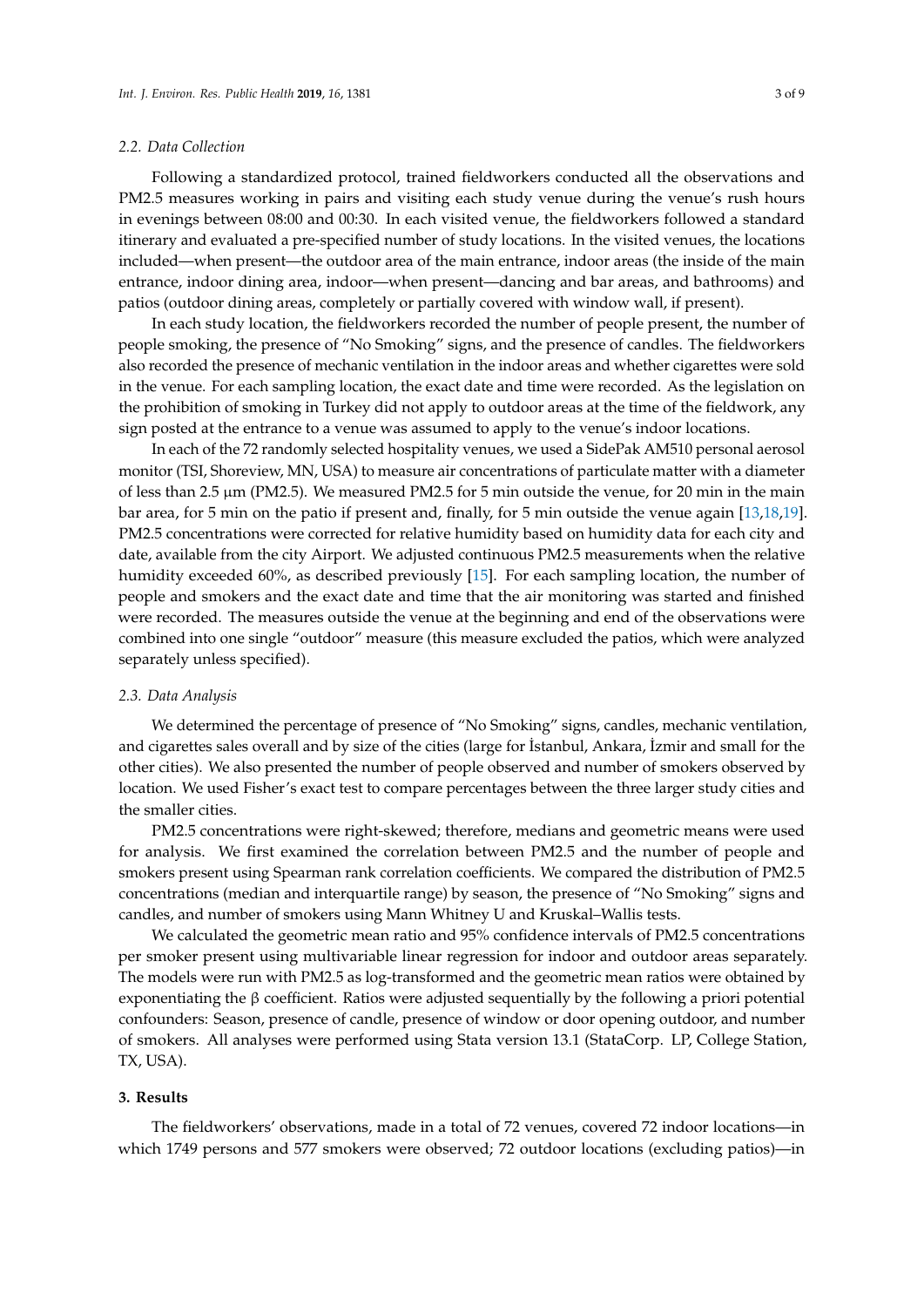which 171 persons and 61 smokers were observed; and 21 patio locations—in which 653 persons and 271 smokers were observed. Overall, 2573 people were observed, 909 of them smoking.

Of the 72 venues, 31 (43.1%) were in Istanbul, Ankara, and Izmir. A total of 22 (30.6%) venues had no "No Smoking" signs in at least one location of the venue (referring to the indoor smoking ban). We observed candles and mechanic ventilation in 17 (23.6%) and 35 (50.0%) venues, respectively. Cigarette sales were only observed in 1 (1.4%) venue (Table [1\)](#page-3-0).

<span id="page-3-0"></span>

| <b>Venue Characteristics</b>            | All Venues (N: 72)                           | Indoor (n:72)                               | Outdoor (n:72)                            | Patio (n:21)                             | $p^*$     |  |
|-----------------------------------------|----------------------------------------------|---------------------------------------------|-------------------------------------------|------------------------------------------|-----------|--|
| Season                                  | $n$ (%)                                      | $n$ (%)                                     | $n$ (%)                                   | $n$ (%)                                  |           |  |
| Winter (Istanbul,<br>Ankara, Izmir)     | 31(43.1)                                     | 31(43.0)                                    | 31(43.0)                                  | 9(42.9)                                  | 1.000     |  |
| Summer (9 smaller cities)               | 41 (56.9)                                    | 41 (57.0)                                   | 41(57.0)                                  | 12(57.1)                                 |           |  |
| "No Smoking" Sign                       |                                              |                                             |                                           |                                          |           |  |
| Yes<br>No                               | 50(69.4)<br>22 (30.6)                        | 50(69.4)<br>22(30.6)                        | 1(1.4)<br>71 (98.6)                       | 1(4.8)<br>20 (95.2)                      | < 0.001   |  |
| Presence of Candle                      |                                              |                                             |                                           |                                          |           |  |
| Yes<br>No                               | 17(23.6)<br>55 (76.4)                        | 17(23.6)<br>55 (76.4)                       | 17(23.6)<br>55 (76.4)                     | 5(23.8)<br>16 (76.2)                     | 1.000     |  |
| Mechanic Ventilation<br>During Sampling |                                              |                                             |                                           |                                          |           |  |
| Yes<br>No                               | 35(50.0)<br>35(50.0)                         | 35(50.0)<br>35(50.0)                        | NA<br>NA                                  | NA<br>NA                                 | <b>NA</b> |  |
| Presence of Doors Open<br>Outside       |                                              |                                             |                                           |                                          |           |  |
| Yes<br>No                               | 33(45.8)<br>39 (54.2)                        | 33(45.8)<br>39 (54.2)                       | <b>NA</b><br>NA                           | <b>NA</b><br>NA                          | NA        |  |
| Presence of Windows<br>Open Outside     |                                              |                                             |                                           |                                          |           |  |
| Yes<br>No                               | 24 (33.3)<br>48 (66.7)                       | 24 (33.3)<br>48 (66.7)                      | NA<br><b>NA</b>                           | NA<br><b>NA</b>                          | <b>NA</b> |  |
| Cigarettes Sale                         |                                              |                                             |                                           |                                          |           |  |
| Yes<br>No                               | 1(1.4)<br>71 (98.6)                          | NA<br>NA                                    | NA<br>NA                                  | NA<br>NA                                 | NA        |  |
| People in Venues                        | All Locations<br>(N:165)                     | Indoor $(n:72)$                             | Outdoor (n:72)                            | Patio $(n:21)$                           |           |  |
| No. of People Observed<br>(Med, IQR)    | 9(2, 20)                                     | 19 (11, 30)                                 | 2(1, 3)                                   | 17(10, 40)                               | < 0.001   |  |
| No. of Smokers Observed<br>(Med, IQR)   | 1(0, 7.5)                                    | 5(0, 11)                                    | 1(0, 1)                                   | 9(4, 16)                                 | < 0.001   |  |
| Observed Smoking                        |                                              |                                             |                                           |                                          |           |  |
| Yes<br>$\rm No$                         | 115 (69.7)<br>50(30.3)                       | 51 (70.8)<br>21(29.8)                       | 44(61.1)<br>28 (38.9)                     | 20 (95.2)<br>1(4.8)                      | 0.011     |  |
| Number of Smokers                       |                                              |                                             |                                           |                                          |           |  |
| None<br>$1 - 10$<br>$11 - 20$<br>$>20$  | 50(30.5)<br>85 (51.8)<br>21 (12.8)<br>8(4.9) | 21(29.6)<br>28 (39.4)<br>16(22.5)<br>6(8.5) | 28 (38.9)<br>44(61.1)<br>0(0.0)<br>0(0.0) | 1(4.8)<br>13 (61.9)<br>5(23.8)<br>2(9.5) | < 0.001   |  |

**Table 1.** Venue characteristics by location.

\* *p*-values are chi-square test of independence for proportions, and Kruskal–Wallis differences for continuous variables between locations.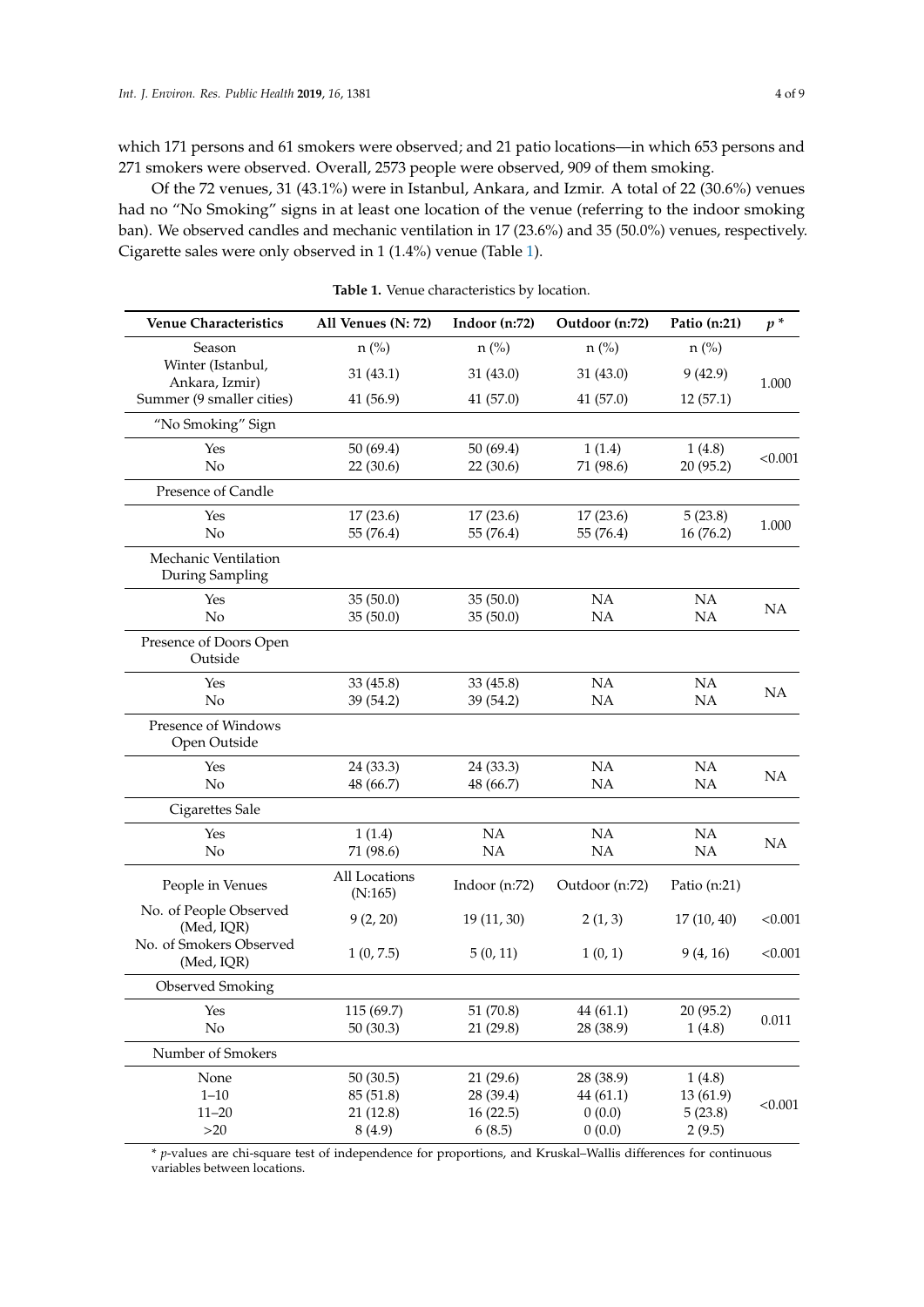Overall, we observed people smoking in 69.7% of the venues (outdoor 61.1%, indoor 70.8%, and patio 95.2%). The percentage of venues where smoking was observed was significantly higher in the patios than in indoor and outdoor areas ( $p = 0.01$ ).

The median (IQR) PM2.5 concentrations were 95 (39–229)  $\mu$ g/m $^3$  indoors, 25 (13–48)  $\mu$ g/m $^3$  outdoors (excluding the patios), and 31 (16–62)  $\mu$ g/m<sup>3</sup> in patios. The average indoor PM2.5 concentrations were markedly higher than the outdoor and patio PM2.5 concentrations ( $p < 0.01$ ). Although the PM2.5 concentrations were higher in patios than the other outdoor areas, the difference was not statistically significant  $(p = 0.52)$  $(p = 0.52)$  (Table 2).

| Characteristics                  | N(72)           | Indoor           | Outdoor         | Patio          |
|----------------------------------|-----------------|------------------|-----------------|----------------|
| All                              | $n$ (%)         | 95 (38.5, 229) * | $25(13, 48)$ ** | 31(16, 62)     |
| Season                           |                 |                  |                 |                |
| Winter (Istanbul, Ankara, Izmir) | 31(43.1)        | 149 (47, 377)    | 20 (12, 37)     | 38 (31, 64)    |
| Summer (9 smaller cities)        | 41 (56.9)       | 53 (33, 147)     | 28 (15, 68)     | 16(9, 48)      |
| $p$ -value (a)                   |                 | 0.01             | 0.13            | 0.08           |
| "No Smoking" Sign Indoors        |                 |                  |                 |                |
| Yes                              | 50 (69.4)       | 105.5(45, 215)   | 94 (94, 94)     | 143 (143, 143) |
| $\overline{N}$                   | 22(30.6)        | 70 (35, 373)     | 24 (13, 44)     | 30(15, 56)     |
| $p$ -value (a)                   |                 | 0.93             | 0.17            | 0.10           |
| Presence of Candle               |                 |                  |                 |                |
| Yes                              | 17(23.6)        | 109 (41, 228)    | 20(14, 63)      | 16(16, 31)     |
| No                               | 55 (76.4)       | 83 (35, 229)     | 26 (13, 44)     | 34(15, 63)     |
| $p$ -value (a)                   |                 | 0.89             | 0.78            | 0.62           |
| Presence of Doors Open Outside   |                 |                  |                 |                |
| Yes                              | 33(45.8)        | 53 (32, 118)     | <b>NA</b>       | NA             |
| No                               | 39 (54.2)       | 149 (46, 458)    | NA.             | NA             |
| $p$ -value (a)                   |                 | < 0.01           |                 |                |
| Presence of Windows Open         |                 |                  |                 |                |
| Outside                          |                 |                  |                 |                |
| Yes                              | 24 (33.3)       | 41(23, 67)       | NA              | NA             |
| No                               | 48 (66.7)       | 148 (56, 359)    | <b>NA</b>       | <b>NA</b>      |
| $p$ -value (a)                   |                 | < 0.01           |                 |                |
| Number of Smokers                | n:164           |                  |                 |                |
|                                  | (All Locations) |                  |                 |                |
| None                             | 50(30.5)        | 37 (20, 110)     | 17(12, 35)      | 9(9, 9)        |
| $1 - 10$                         | 85 (51.8)       | 82 (49, 151)     | 29 (15, 59)     | 28(13, 50)     |
| $11 - 20$                        | 21(12.8)        | 195 (89, 641)    |                 | 38 (16, 106)   |
| >20                              | 8(4.9)          | 572 (377, 677)   |                 | 49 (34, 64)    |
| $p$ -value (a)                   |                 | < 0.01           | 0.10            | 0.32           |

<span id="page-4-0"></span>Table 2. Median (IQR) PM2.5 concentrations (µg/m<sup>3</sup>) by location among hospitality venues in Turkey.

\* *p* < 0.001 (Indoor vs. others); \*\* *p* = 0.52 (Patio vs. outdoor); *p*-values are Mann Whitney U or Kruskal–Wallis differences in group medians for continuous variables.

PM2.5 concentrations differed markedly by the number of smokers in indoor locations. In the absence of smokers, the median (IQR) indoor air PM2.5 concentrations were 37 (20–110)  $\mu$ g/m<sup>3</sup>. In the presence of 1–10, 11–20 and over 20 smokers in indoor areas, the median (IQR) PM2.5 concentrations were 82 (10–100) µg/m<sup>3</sup> , 195 (89–641) µg/m<sup>3</sup> and 572 (377–677) µg/m<sup>3</sup> , respectively (*p* for trend <0.01) (Table [2\)](#page-4-0).

Indoors, the median (IQR) PM2.5 concentrations were 149 (47–377)  $\mu$ g/m $^3$  in winter, 53 (133–147)  $\mu$ g/m $^3$  in summer. The average indoor PM2.5 concentrations were markedly higher in winter in the three largest cities than summer in the nine other cities ( $p = 0.01$ ). PM2.5 concentrations also differed by the presence of doors and windows open outside. In the presence of doors and windows open outside, the median (IQR) PM2.5 concentrations were 53 (32–118)  $\mu$ g/m<sup>3</sup> and 41 (23–67)  $\mu$ g/m<sup>3</sup>, respectively. In the absence of doors and windows open outside, the median (IQR) PM2.5 concentrations were 149 (46–458) µg/m<sup>3</sup> and 148 (56–356) µg/m<sup>3</sup>, respectively ( $p < 0.01$  and  $p < 0.01$ ) (Table [2\)](#page-4-0).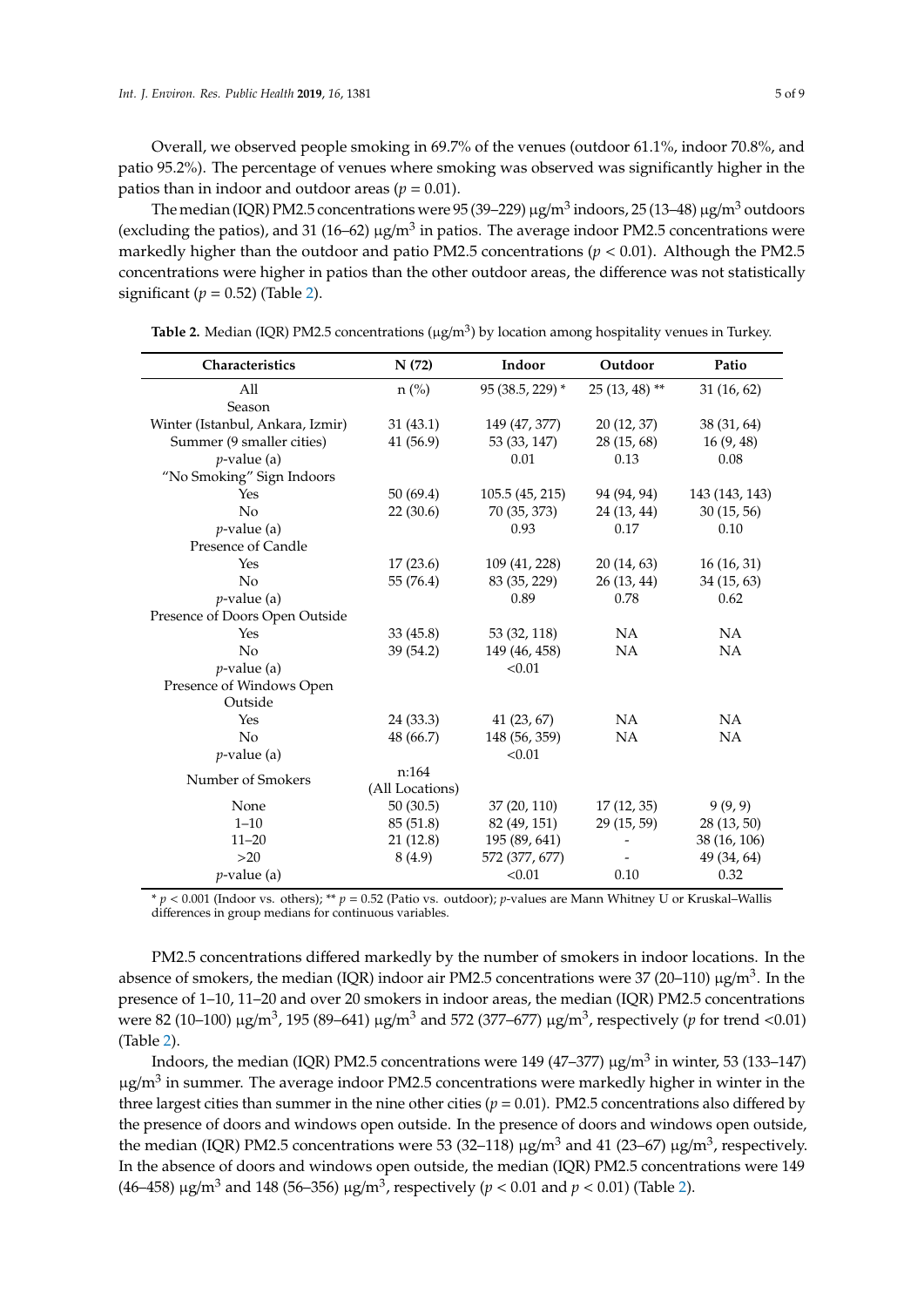Indoors, PM2.5 concentrations were moderately correlated with the number of smokers (Spearman  $\rho = 0.43$ ,  $p < 0.01$ ). The correlation between the number of smokers and PM2.5 in patios was of the same magnitude as in indoor areas (Spearman  $\rho = 0.48$ ,  $p = 0.03$ ). In other outdoor areas, the correlation was weaker and non-significant (Spearman  $\rho = 0.17$ ,  $p = 0.72$ ) (Table [3\)](#page-5-0).

<span id="page-5-0"></span>**Table 3.** Correlations between PM2.5 concentration and number of people and number of smokers among hospitality venues by location in Turkey.

|                                                                  |           |                                                                         |        | <b>PM2.5</b> |         |  |            |  |
|------------------------------------------------------------------|-----------|-------------------------------------------------------------------------|--------|--------------|---------|--|------------|--|
|                                                                  | All Areas |                                                                         | Indoor |              | Outdoor |  | Patio      |  |
| <b>Variables</b>                                                 |           | $\mathbf{n}$ $\rho^*$ p $\mathbf{n}$ $\rho^*$ p $\mathbf{n}$ $\rho^*$ p |        |              |         |  | $n \rho^*$ |  |
| Number of Smokers 164 0.43 < 0.01 71 0.52 < 0.01 72 0.17 0.15 21 |           |                                                                         |        |              |         |  | 0.48 0.03  |  |

| * Spearman Correlation. |  |
|-------------------------|--|
|-------------------------|--|

After adjustment, each additional smoker was associated with a 4% increase in indoor air PM2.5% (GMR (95% CI): 1.04 (1.02, 1.05) and with a 2% increase in patio air (GMR (95% CI): 1.02 (1, 1.05) (Table [4\)](#page-5-1).

<span id="page-5-1"></span>**Table 4.** Ratio of geometric means of PM2.5 concentration by venue characteristics in hospitality venues in Turkey.

| Variables      | n   | Indoor<br>Outdoor |                  | Patio             |
|----------------|-----|-------------------|------------------|-------------------|
| Season         |     | $GMR * (95\% CI)$ | GMR (95% CI)     | $GMR * (95\% CI)$ |
| Summer (Ref)   | 94  |                   |                  |                   |
| Winter         | 71  | 1.21(0.67, 2.21)  | 0.68(0.42, 1.11) | 1.91 (0.81, 4.48) |
| No. of Smokers | 164 | 1.04(1.02, 1.07)  | 1.09(0.86, 1.38) | 1.02(1.00, 1.05)  |

\* GMR adjusted by presence of burning source, presence of window, or door opening outdoors.

## **4. Discussion**

In this national cross-sectional study, the presence of smoking both indoors and outdoors (especially in patios/terraces) was associated with higher airborne PM2.5 concentrations. While the concentrations of PM2.5 concentrations outdoors were lower than indoors, smoking outdoors was very common and resulted in elevated PM2.5 exposure to nearby customers and employees. Each additional smoker was associated with a 2% increase in PM2.5 concentrations in patio air, and a 4% increase in indoor air. To the best of our knowledge, this is the first study measuring PM2.5 concentrations in patio and outdoor locations of hospitality venues in Turkey. The study, moreover, used a random strategy to sample hospitality venues, which is a major strength as most previous studies assessing PM2.5 concentrations in hospitality venues, in Turkey and in other countries, have relied on convenience sampling.

We recently reported the results of a systemic evaluation of public buildings in which we observed smokers, cigarette butts, and ashtrays to evaluate SHS exposure in 12 cities in Turkey [\[15\]](#page-7-12). Smoking was widespread in outdoor areas near entrances and in patios/gardens in most public places evaluated, including outdoor areas of hospitals, universities, malls, coffee/tea houses, and bars/nightclubs. In this study, we report the findings of measures of PM2.5, an objective measure of air quality, collected in a subset of the study samples of our former study [\[15\]](#page-7-12). In our former systematic observational evaluation [\[15\]](#page-7-12), we found that compliance with the smoke-free law was low in Turkish hospitality venues. Consistent with those findings, we measure high indoor PM2.5 concentrations exceeding WHO indoor air quality standards  $(25 \mu g/m^3 24$ -h mean) [\[20\]](#page-8-0) in the hospitality venues' indoor and patio locations, confirming low compliance, as well as poor air quality in outdoor areas.

Smoking was observed in almost all patio locations of hospitality venues. Furthermore, the air PM2.5 concentrations in the patios where smoking was observed were higher than in outdoor areas of hospitality venues where smoking was not present. In a study measuring PM2.5 concentrations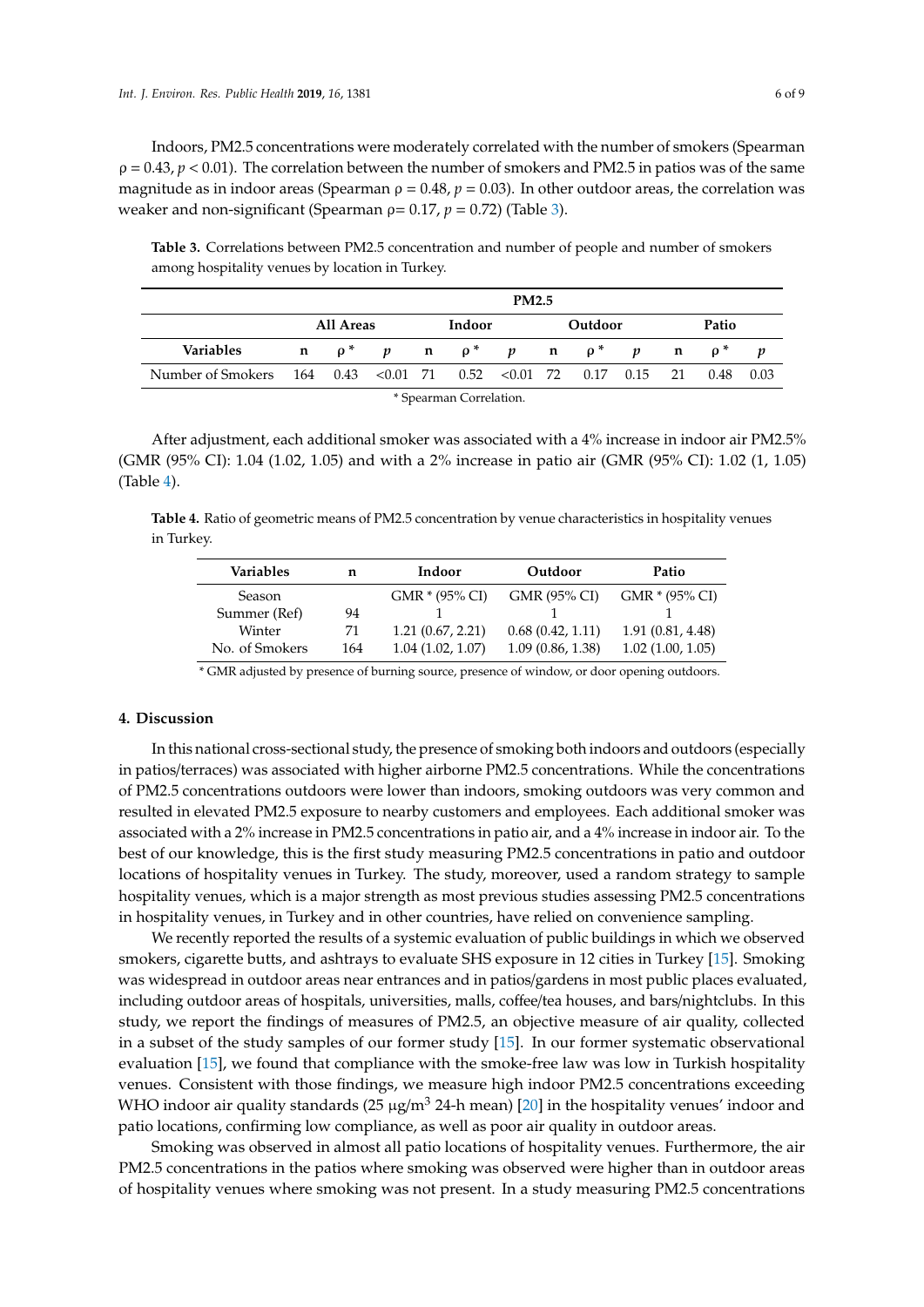in terraces of hospitality venues in Spain [\[13\]](#page-7-10), outdoor SHS levels were much higher in semi-closed terraces than in open outdoor areas, which was consistent with an Australian study [\[21\]](#page-8-1). Overall, these findings support that when individuals sit in an outdoor dining area of venues where smokers are present, they may be exposed to substantial SHS levels. The same is true for workers in those outdoor areas. The current study and previous studies [\[13,](#page-7-10)[21\]](#page-8-1), also support that banning indoor smoking, despite poor compliance in Turkey, seems to displace SHS exposure to adjacent outdoor areas such as patios and entrances.

In another study [\[16\]](#page-7-16) measuring PM2.5 concentrations in indoor locations of hospitality venues three months before (April 2009) and four to five months after (November to December 2009) the implementation of the smoke-free ban in Turkey, the average PM2.5 concentrations significantly decreased in indoor locations of study venues after the implementation of the smoking ban. Our study, however, which was based on a random sampling strategy to select the venues and which was conducted several years after 2009, the year of the implementation of the law, found substantially high levels paired with high numbers of smokers in indoor areas. These findings indicate that exposure to SHS remains a major problem in indoor hospitality venues in Turkey. In addition to substantially improving the implementation of the legislation, there is a need to expand the smoke-free legislation to include outdoor areas of hospitality venues, in particular patios.

In February 2015, the Turkish Ministry of Health released a circular [\[22\]](#page-8-2) proposing a ban on the use of tobacco and tobacco products in certain outdoor areas at public institutions and agencies including public outdoor areas used by children (e.g., playgrounds) or created for physical activity (e.g., walking trails, sports grounds). This circular, however, has not been implemented so far. Additional efforts are needed to improve the implementation of the current smoke-free legislation in indoor areas and to expand the smoke-free areas to outdoor places in patios and terraces of hospitality venues in Turkey.

This study has some limitations. First, we measured PM2.5 in the outdoor areas of venues. PM2.5 is not a specific marker for tobacco smoking in outdoor areas and could dissipate quickly. Our measurement could be affected by other sources of PM2.5 outdoors. Second, we measured PM2.5 for five minutes outdoors; five minutes might be too short a time to capture the real PM2.5 concentration caused by smoking, which was related to the challenge of conducting such a comprehensive observational study and fieldwork in such a large number of venues. Third, we are unable to determine if our results are representative of other small cities, towns, and communities in Turkey or whether compliance in rural areas of Turkey is similar to that which we recorded.

## **5. Conclusions**

To the best of our knowledge, this is the first study measuring PM2.5 concentrations in patio and outdoor locations of hospitality venues in Turkey and the first study measuring PM2.5 indoors using a random sampling strategy to select the venues (in Turkey and in many other countries). Indoors and in patios, smoking was common and resulted in elevated PM2.5 concentrations. Presence of smoking was a major factor associated with increased PM2.5 concentrations indoors and in patios, but also outdoors. Taking into account the patio PM2.5 concentrations in this study, an outdoor smoke-free policy should accompany the indoor smoking policy in order to reduce secondhand smoke exposure in hospitality venues. Additional efforts to expand the smoke-free legislation to outdoor public areas of hospitality venues and an action plan to increase compliance with the smoke-free policy are needed to protect workers and customers effectively from SHS exposure in hospitality venues in Turkey.

**Author Contributions:** Conceptualization, A.N.-A., J.E.C.; methodology, B.K., A.C., G.E., M.H., A.N.-A.; investigation, B.K., A.C., G.E., M.H., A.N.-A.; resources, B.K., A.C., G.E., M.H., A.N.-A.; data curation, B.K.; writing—original draft preparation, B.K., A.N.-A.; writing—review and editing, B.K, A.C., G.E., M.H., X.S., J.E.C., A.N.-A.; supervision, J.E.C., A.N.A; project administration, B.K., A.C., G.E., M.H., A.N.-A., J.E.C.; funding acquisition, A.N.A, J.E.C.

**Funding:** This study was supported by the Institute for Global Tobacco Control at the Johns Hopkins Bloomberg School of Public Health (#119187) with funding from the Bloomberg Initiative to Reduce Tobacco Use.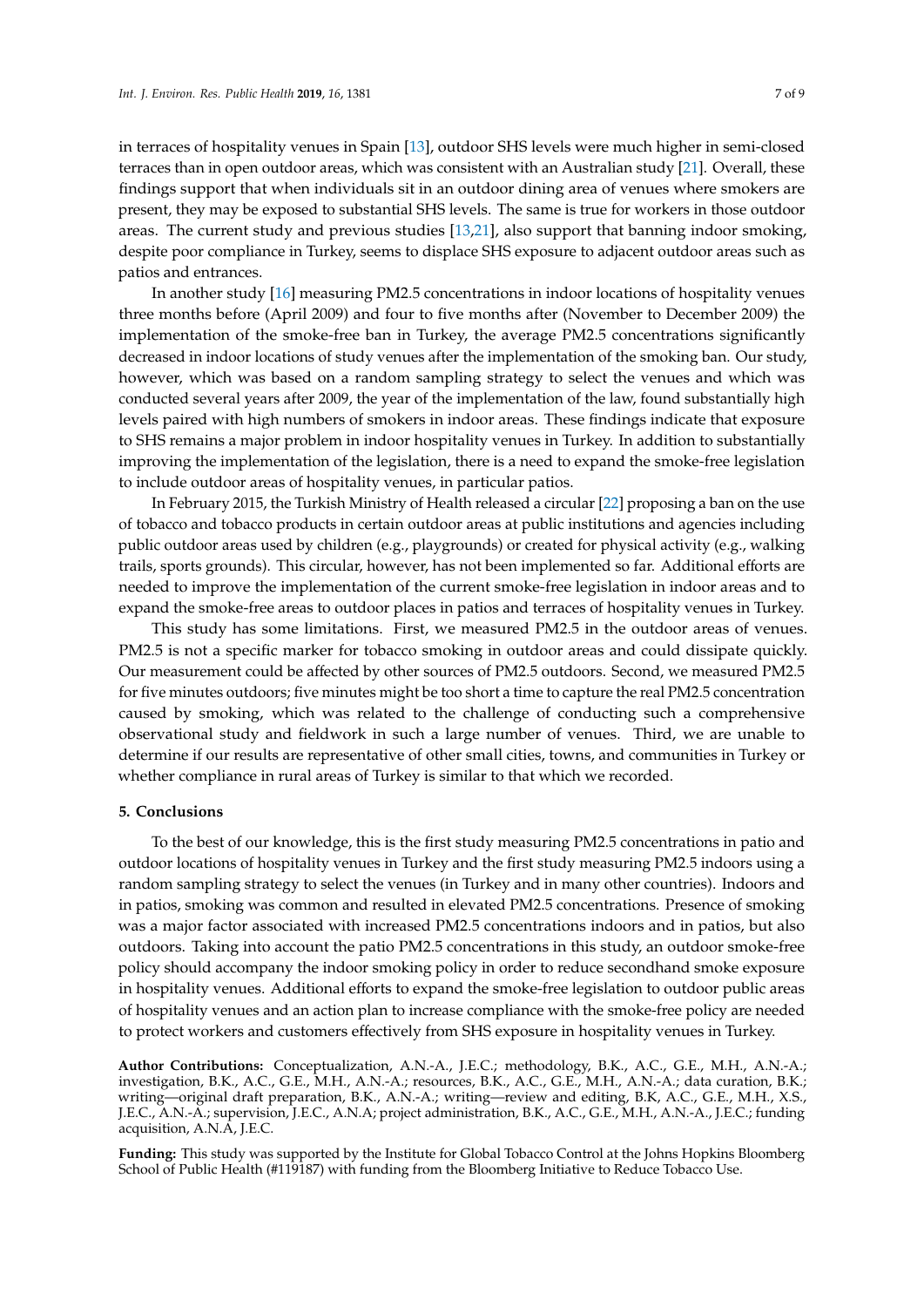**Conflicts of Interest:** The authors declare no potential conflict of interest.

## **References**

- <span id="page-7-0"></span>1. Oberg, M.; Jaakkola, M.S.; Woodward, A.; Peruga, A.; Pruss-Ustun, A. Worldwide burden of disease from exposure to second-hand smoke: A retrospective analysis of data from 192 countries. *Lancet* **2011**, *377*, 139–146. [\[PubMed\]](http://www.ncbi.nlm.nih.gov/pubmed/21112082)
- <span id="page-7-1"></span>2. World Health Organization. *WHO Framework Convention on Tobacco Control*; World Health Organization: Geneva, Switzerland, 2003.
- <span id="page-7-2"></span>3. Conference of the parties to the WHO FCTC. In *WHO Framework Convention on Tobacco Control*; World Health Organization: Geneva, Switzerland, 2009.
- <span id="page-7-3"></span>4. World Health Organization. *Report of the Global Tobacco Epidemic, 2009: Implementing Smoke-Free Environments*; World Health Organization: Geneva, Switzerland, 2009.
- <span id="page-7-4"></span>5. Globalsmokefree Partnership 2009. The Trend Toward Smokefree Outdoor Areas. Available online: http://[www.globalsmokefreepartnership.org](http://www.globalsmokefreepartnership.org/resources/ficheiros/SF_Outdoors.pdf)/resources/ficheiros/SF\_Outdoors.pdf (accessed on 9 March 2017).
- <span id="page-7-5"></span>6. United Nations Treaty Collection. WHO Framework Convention on Tobacco Control. Treaty Series; United Nations; Volume 2302, p. 166. Available online: https://treaties.un.org/pages/[ViewDetails.aspx?src](https://treaties.un.org/pages/ViewDetails.aspx?src=TREATY&mtdsg_no=IX-4&chapter=9&clang=_en)=TREAT Y&mtdsg\_no=[IX-4&chapter](https://treaties.un.org/pages/ViewDetails.aspx?src=TREATY&mtdsg_no=IX-4&chapter=9&clang=_en)=9&clang=\_en (accessed on 8 January 2019).
- <span id="page-7-6"></span>7. Republic of Turkey, Official Gazette No: 26761. Tütün Mamullerinin Zararlarinin Önlenmesine Dair Kanunda Değişiklik Yapilmasi Hakkinda Kanun. Available online: http://[www.resmigazete.gov.tr](http://www.resmigazete.gov.tr/eskiler/2008/01/20080119-1.htm)/eskiler/2008/01/200 [80119-1.htm](http://www.resmigazete.gov.tr/eskiler/2008/01/20080119-1.htm) (accessed on 8 January 2019).
- <span id="page-7-7"></span>8. López, M.J.; Fernández, E.; Gorini, G.; Moshammer, H.; Polanska, K.; Clancy, L.; Dautzenberg, B.; Delrieu, A.; Invernizzi, G.; Muñoz, G.; et al. Exposure to secondhand smoke in terraces and other outdoor areas of hospitality venues in eight European countries. *PLoS ONE* **2012**, *7*, e42130. [\[CrossRef\]](http://dx.doi.org/10.1371/journal.pone.0042130) [\[PubMed\]](http://www.ncbi.nlm.nih.gov/pubmed/22870289)
- <span id="page-7-8"></span>9. Sureda, X.; Bilal, U.; Fernández, E.; Valiente, R.; Escobar, F.J.; Navas-Acien, A.; Franco, M. Second-hand smoke exposure in outdoor hospitality venues: Smoking visibility and assessment of airborne markers. *Environ. Res.* **2018**, *165*, 220–227. [\[CrossRef\]](http://dx.doi.org/10.1016/j.envres.2018.04.024) [\[PubMed\]](http://www.ncbi.nlm.nih.gov/pubmed/29727822)
- 10. Sureda, X.; Fernandez, E.; Lopez, M.J.; Nebot, M. Secondhand Tobacco Smoke Exposure in Open and Semi-Open Settings: A Systematic Review. *Environ. Health Perspect.* **2013**, *121*, 766–773. [\[CrossRef\]](http://dx.doi.org/10.1289/ehp.1205806) [\[PubMed\]](http://www.ncbi.nlm.nih.gov/pubmed/23651671)
- 11. Brennan, E.; Cameron, M.; Warne, C.; Durkin, S.; Borland, R.; Travers, M.J.; Hyland, A.; Wakefield, M.A. Secondhand smoke drift: Examining the influence of indoor smoking bans on indoor and outdoor air quality at pubs and bars. *Nicotine Tob. Res.* **2010**, *12*, 271–277. [\[CrossRef\]](http://dx.doi.org/10.1093/ntr/ntp204) [\[PubMed\]](http://www.ncbi.nlm.nih.gov/pubmed/20097839)
- <span id="page-7-9"></span>12. Kaufman, P.; Zhang, B.; Bondy, S.J.; Klepeis, N.; Ferrence, R. Not just 'a few wisps': Real-time measurement of tobacco smoke at entrances to office buildings. *Tob. Control* **2011**, *20*, 212–218. [\[CrossRef\]](http://dx.doi.org/10.1136/tc.2010.041277) [\[PubMed\]](http://www.ncbi.nlm.nih.gov/pubmed/21177666)
- <span id="page-7-10"></span>13. Sureda, X.; Martínez-Sánchez, J.M.; López, M.J.; Fu, M.; Agüero, F.; Saltó, E.; Nebot, M.; Fernández, E. Secondhand smoke levels in public building main entrances: Outdoor and indoor PM2.5 assessments. *Tob. Control* **2012**, *21*, 543–548. [\[CrossRef\]](http://dx.doi.org/10.1136/tobaccocontrol-2011-050040) [\[PubMed\]](http://www.ncbi.nlm.nih.gov/pubmed/21964181)
- <span id="page-7-11"></span>14. Morabia, A.; Amstislavski, P.N.; Mirer, F.E.; Amstislavski, T.M.; Eisl, H.; Wolff, M.S.; Markowitz, S.B. Air pollution and activity during transportation by car, subway, and walking. *Am. J. Prev. Med.* **2009**, *37*, 72–77. [\[CrossRef\]](http://dx.doi.org/10.1016/j.amepre.2009.03.014) [\[PubMed\]](http://www.ncbi.nlm.nih.gov/pubmed/19524146)
- <span id="page-7-12"></span>15. Navas-Acien, A.; Çarkoğlu, A.; Ergör, G.; Hayran, M.; Ergüder, T.; Kaplan, B.; Susan, J.; Magid, H.; Pollak, J.; Cohen, J.E. Compliance with smoke-free legislation within public buildings: A cross-sectional study in Turkey. *Bull. World Health Organ.* **2016**, *94*, 92–102. [\[CrossRef\]](http://dx.doi.org/10.2471/BLT.15.158238) [\[PubMed\]](http://www.ncbi.nlm.nih.gov/pubmed/26908959)
- <span id="page-7-16"></span>16. Bilir, N.; Ozcebe, H. Impact of smoking ban at indoor public places on indoor air quality. *Tuberk Toraks* **2012**, *60*, 41–46. [\[CrossRef\]](http://dx.doi.org/10.5578/tt.3060) [\[PubMed\]](http://www.ncbi.nlm.nih.gov/pubmed/22554365)
- <span id="page-7-13"></span>17. Karadag Caman, O.; Erguder, B.I.; Ozcebe, H.; Bilir, N. Urinary cotinine and breath carbon monoxide levels among bar and restaurant employees in Ankara. *Nicotine Tob. Res.* **2013**, *15*, 1446–1452. [\[CrossRef\]](http://dx.doi.org/10.1093/ntr/nts345) [\[PubMed\]](http://www.ncbi.nlm.nih.gov/pubmed/23325913)
- <span id="page-7-14"></span>18. Hyland, A.; Travers, M.J.; Dresler, C.; Higbee, C.; Cummings, K.M. A 32-country comparison of tobacco smoke derived particle levels in indoor public places. *Tob. Control* **2008**, *17*, 159–165. [\[CrossRef\]](http://dx.doi.org/10.1136/tc.2007.020479) [\[PubMed\]](http://www.ncbi.nlm.nih.gov/pubmed/18303089)
- <span id="page-7-15"></span>19. Apelberg, B.J.; Hepp, L.M.; Avila-Tang, E.; Gundel, L.; Hammond, S.K.; Hovell, M.F.; Hyland, A.; Klepeis, N.E.; Madsen, C.C.; Navas-Acien, A.; et al. Environmental monitoring of secondhand smoke exposure. *Tob. Control* **2013**, *22*, 147–155. [\[CrossRef\]](http://dx.doi.org/10.1136/tobaccocontrol-2011-050301) [\[PubMed\]](http://www.ncbi.nlm.nih.gov/pubmed/22949497)